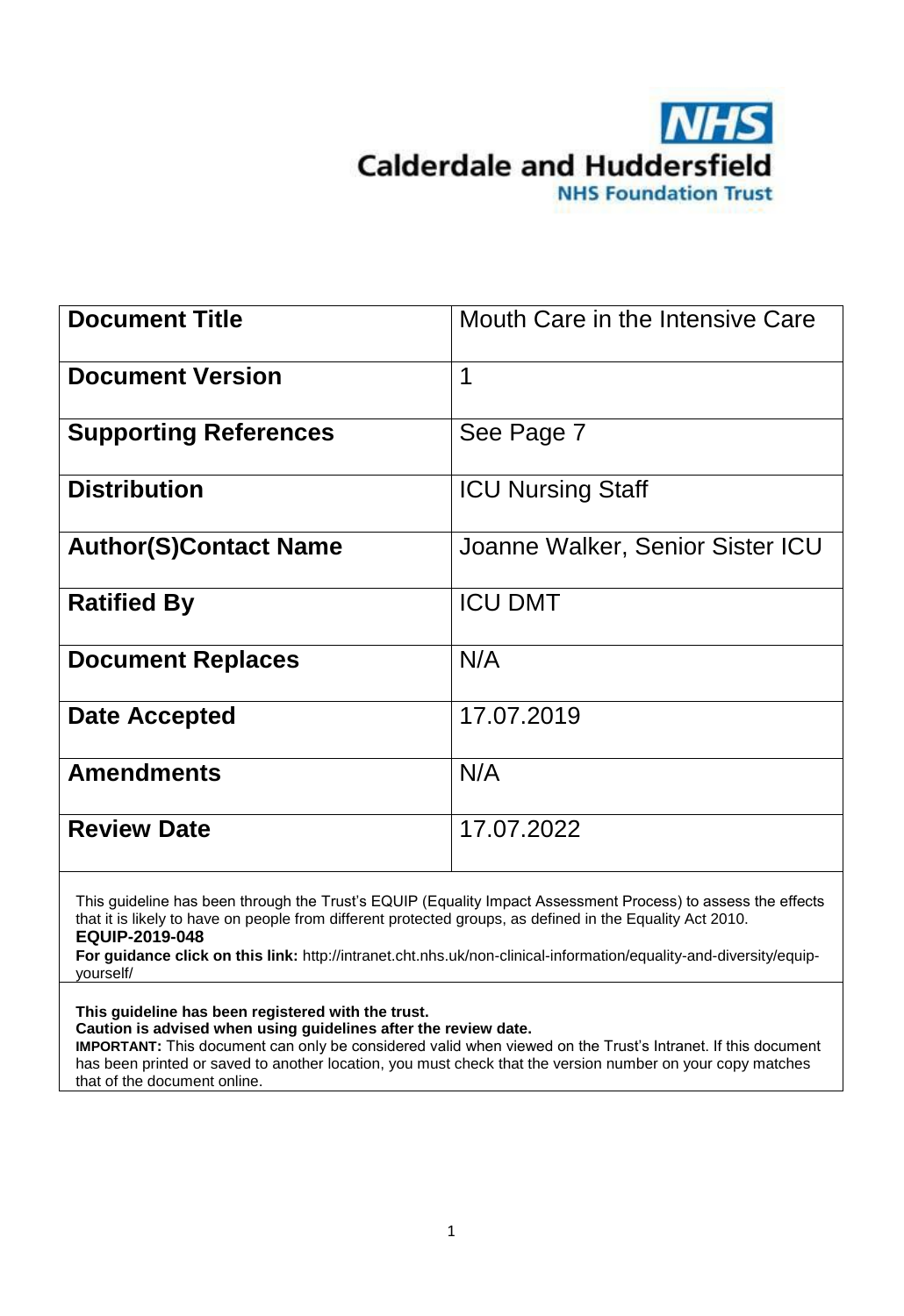# **Mouth Care in the Intensive Care**

These guidelines have been adapted from the NOECCN Oral Care Guidelines and the Harrogate and District Oral Hygiene Procedure for ICU and HDU.

## **Introduction**

Oral care is a fundamental aspect of nursing care, and critically ill patients may be more vulnerable to oral disease and discomfort. The principle objective is to maintain the mouth in good oral condition, which is comfortable clean, moist and free from infection. Oral care has been identified as an essential component of care to prevent ventilator associated pneumonia (VAP) <sup>1</sup>

## **Risk Factors for patients in Critical Care**

⦿ **Patient Condition** – patients who are anaemic, diabetic, immune-compromised are all at increased risk of developing oral problems

⦿ **Drugs** – Anti-depressants, antibiotics, steroids, antihistamines, anti-spasmodic can all alter oral flora, pH or salivary gland activity. Antibiotics will also increase the risk of developing candida or herpes.

⦿ Int**ubation** – this can cause a dry mouth, inflammation of the mucous membranes, impaired access for oral care and the development of oral lesions from pressure.

## **Recommendations**

⦿ Comprehensive oral hygiene programme using a standard tool is used to perform a comprehensive assessment of the patients' mouth (lips, oral tissue, teeth and saliva.2,3 This assessment is performed by a competent practitioner

⦿ Patients should be assessed with 8 hours of admission then as identified in the risk assessment.

⦿ Brush teeth, gums and tongue at least twice a day (as per risk assessment) using a soft paediatric or adult toothbrush

- ⦿ Provide oral (water based) moisturising to oral mucosa and lips every 2-4 hours
- ⦿ Promote independence with oral care whenever possible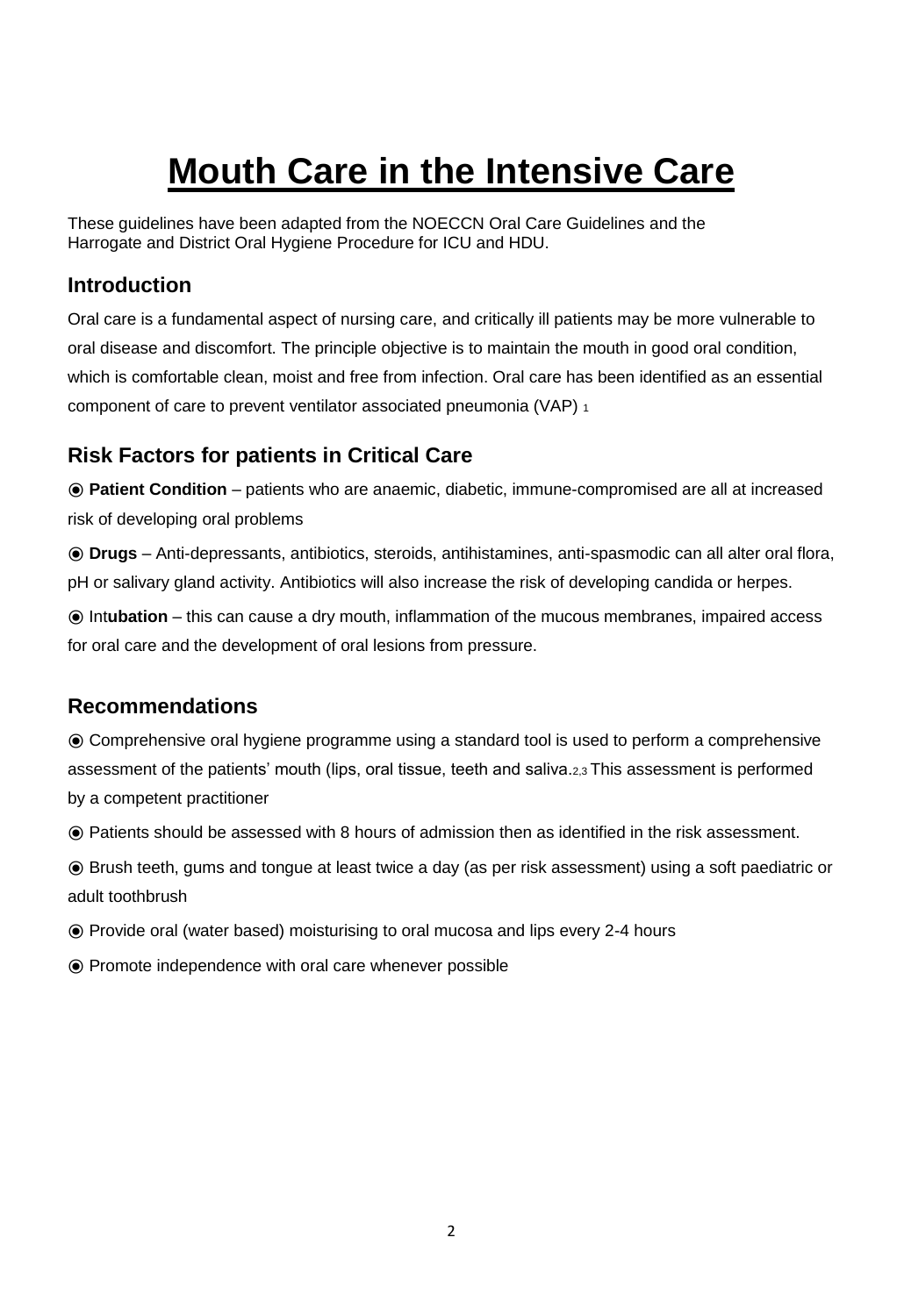#### **Assessment**

Check patients' assessment documentation for abnormalities normally present prior to proceeding with oral assessment and care. This should be undertaken within 4 hours following admission and at least every 12 hours.

| Category                   | Score 1                                         | Score 2                                                            | Score 3                                                                         |
|----------------------------|-------------------------------------------------|--------------------------------------------------------------------|---------------------------------------------------------------------------------|
| Lips                       | Smooth, Pink and<br><b>Moist</b>                | Cracked, Dry and<br><b>May Bleed</b>                               | <b>Ulcerated Sores,</b><br>Oedematous,<br><b>Bleeds Easily</b>                  |
| Tongue                     | Normal Texture,<br>Red/Pink, Moist,<br>Papillae | <b>Slightly Coated, Dry</b><br>and Smooth                          | Coated With a<br>Shiny Appearance,<br>Very Dry, Ulcerated<br>Blisters, Cracked. |
| <b>Teeth/Dentures</b>      | Clean, No Debris                                | Localised<br><b>Plaque/Debris</b>                                  | Generalised<br>Plaque/Debris                                                    |
| Gums                       | Pink, Moist and<br><b>Firm</b>                  | Slight Inflammation,<br>Red, Bleeding on<br><b>Brushing</b>        | Ulcerated,<br>Spontaneous<br><b>Bleeding</b>                                    |
| Saliva                     | Watery                                          | <b>Thick and Mucous</b>                                            | Absent                                                                          |
| <b>Breath</b>              | Pleasant or<br><b>Odourless</b>                 | <b>Slightly Offensive</b>                                          | <b>Extremely Offensive</b>                                                      |
| Airway/Breathing           | Normal, Humidified<br>O2, Nasal Cannula         | <b>Oral or Nasal</b><br>Intubation, or<br><b>Oral/Nasal Airway</b> | Dry Oxygen, Open<br><b>Mouth Breathing</b>                                      |
| <b>Nutrition/Hydration</b> | Normal Diet and<br><b>Fluids by Mouth</b>       | Oral Fluids only, IV<br>fluids, TPN, NG<br>Feeding                 | Nil Orally, Anorexia                                                            |

**Score 0 – 8 Brush Teeth Twice a Day**

**Score 9 – 15 Brush Teeth Twice a Day -Identify and Treat Specific, Problem Area**

**Score 16 – 24 Seek Medical/Dental Advice**

**Document the Mouth Care Assessment Score in the EPR Oral Care Plan and Identify Interventions in order to maintain accurate nursing records and evaluate the effectiveness of oral hygiene.**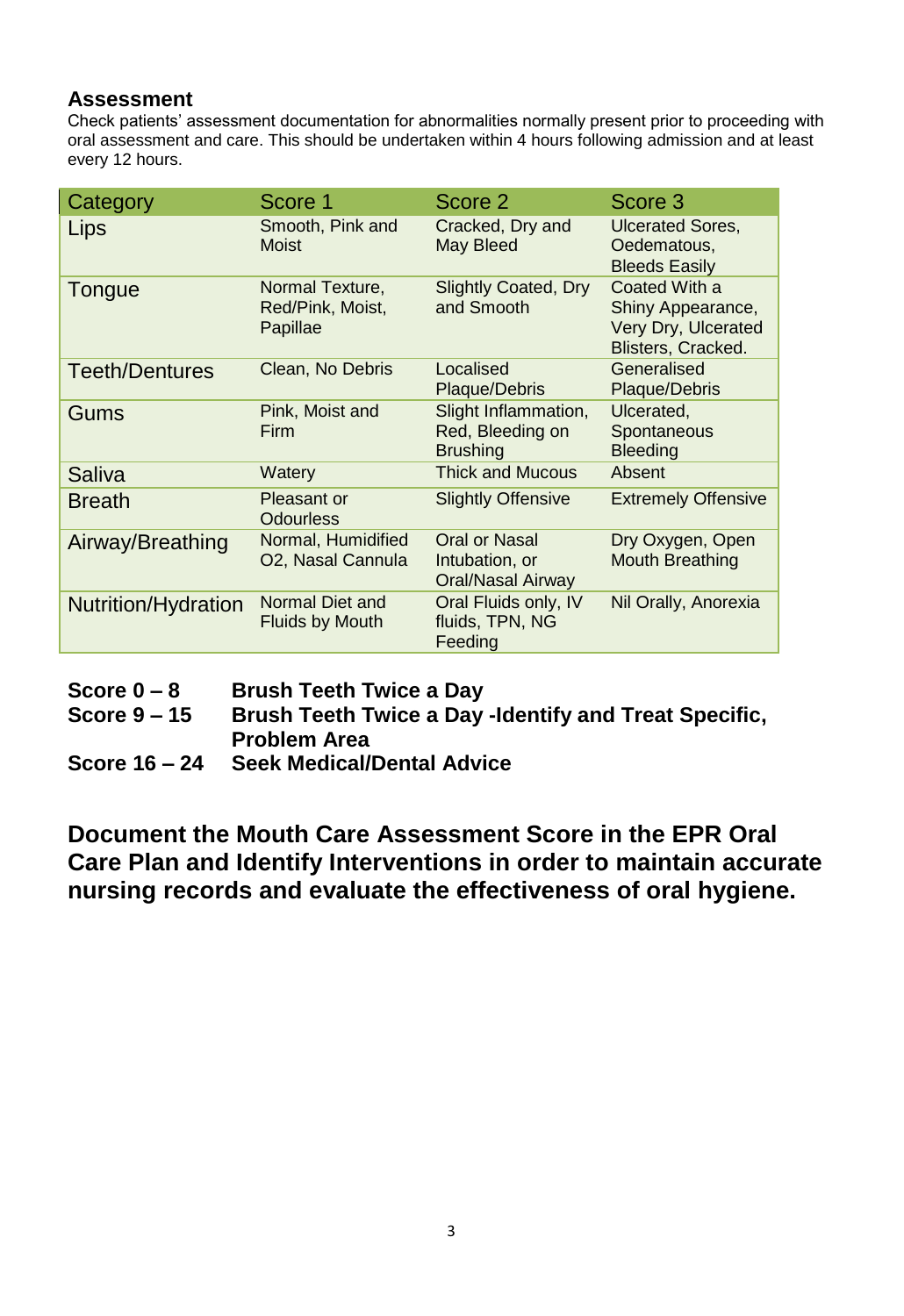## **Standards of Care**

**PROCEDURE FOR ORAL** 

**HYGIENE ACTION** 

#### **RATIONALE**

| Explain procedure fully to patient and |  |
|----------------------------------------|--|
| obtain consent.                        |  |

Wash hands and ensure wearing of an apron and gloves.

Examine the oral cavity with the aid of a torch, if necessary, and using the oral assessment guide assess the condition of the mouth and document in the nursing records.

If dentures are present remove and place in a named denture pot with clean solution or sterile water. Discard any remaining cleaning solution.

Using soft, small suction toothbrush sterile water +/- toothpaste from SAGE dental packs.

Every 12 hours brush teeth, gums and tongue.

Use short, horizontal strokes to inhibit bacterial growth.

Oral secretions are suctioned regularly.

If patient able, give them a beaker of water and encourage them to rinse mouth and then spit contents in to a bowl.

If patient intubated or unconscious use moistened foam swabs to wipe around the teeth, gums and oral mucosa N.B. care must be taken that sponge is not left in patient's mouth. In between brushing teeth, moisten foam swabs with sterile water and wipe around the mouth, teeth, gums and oral mucosa.

Once mouth care has been given, apply beeswax lip salve to the lips.

To ensure patient understands procedure and gives consent.

To reduce the risk of infection.

To establish the condition of the mouth and to detect any signs of deterioration/improvement. To implement appropriate treatment quickly.

To enable inspection and cleaning of mouth beneath dentures and maintain optimal denture integrity. To prevent infection and cross contamination.

To remove debris and plague from oral surfaces.

To stimulate circulation to the gums.

Prevent bacterial colonisation of dental plague and potential development of VAP.

These are colonised with pathogens which will lead to VAP

To remove debris and toothpaste as effectively as possible. Toothpaste will have a drying effect if left in the mouth.

To maintain a clean and moist mucosa.

To prevent lips from drying and cracking. To keep the lips moist. Renew endotracheal tapes daily or To prevent friction and pressure from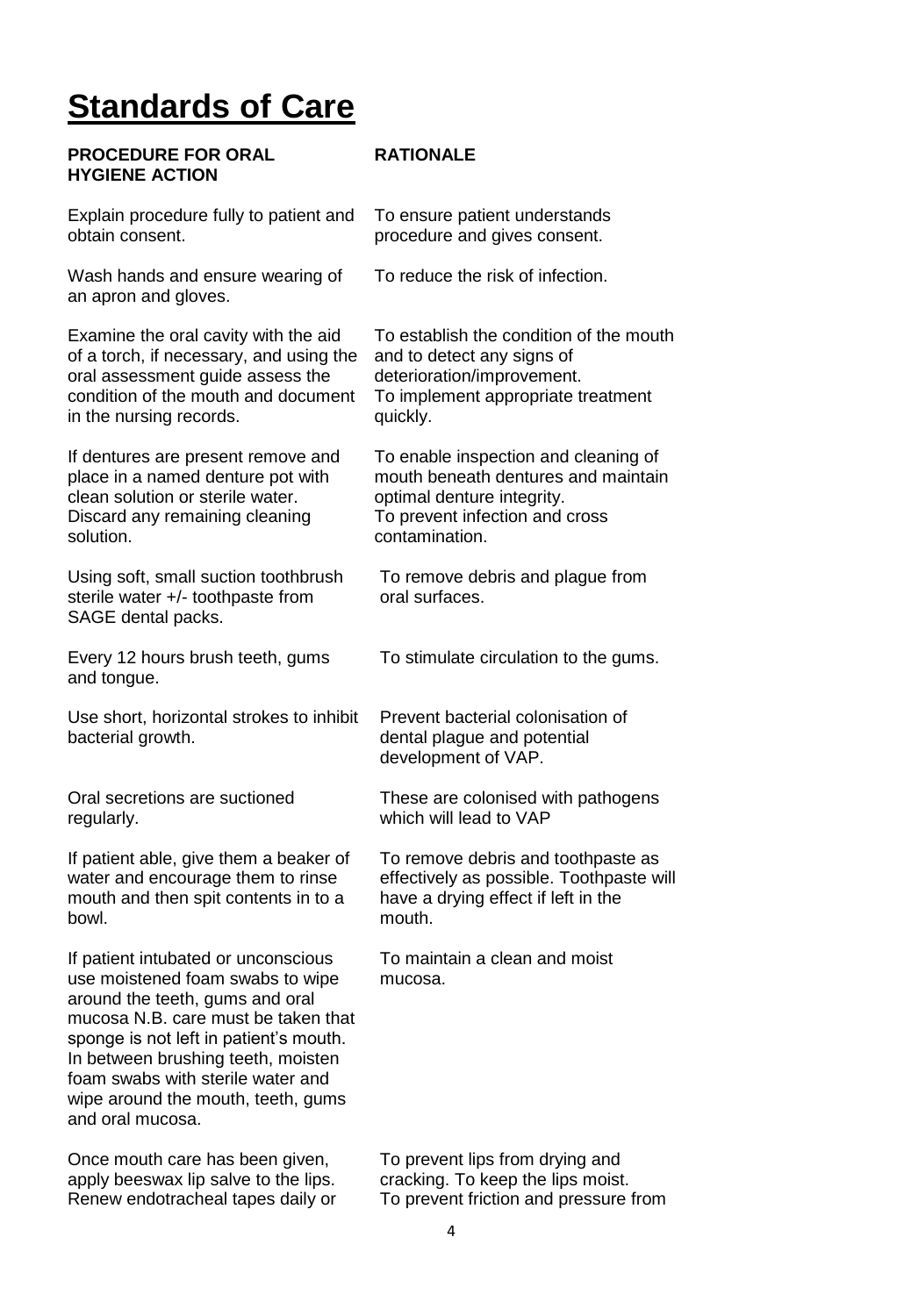when soiled or wet, changing position of tube if possible or use an anchor fast.

**Reposition ETT to alternate sides of the mouth at least 8 hourly and document skin integrity at the corners of the mouth in EPR.**

the tube and tapes. To ensure patient comfort and help relieve pressure on the skin and lips.

**This must be undertaken with 2 nurses- one of which being a senior nurse.**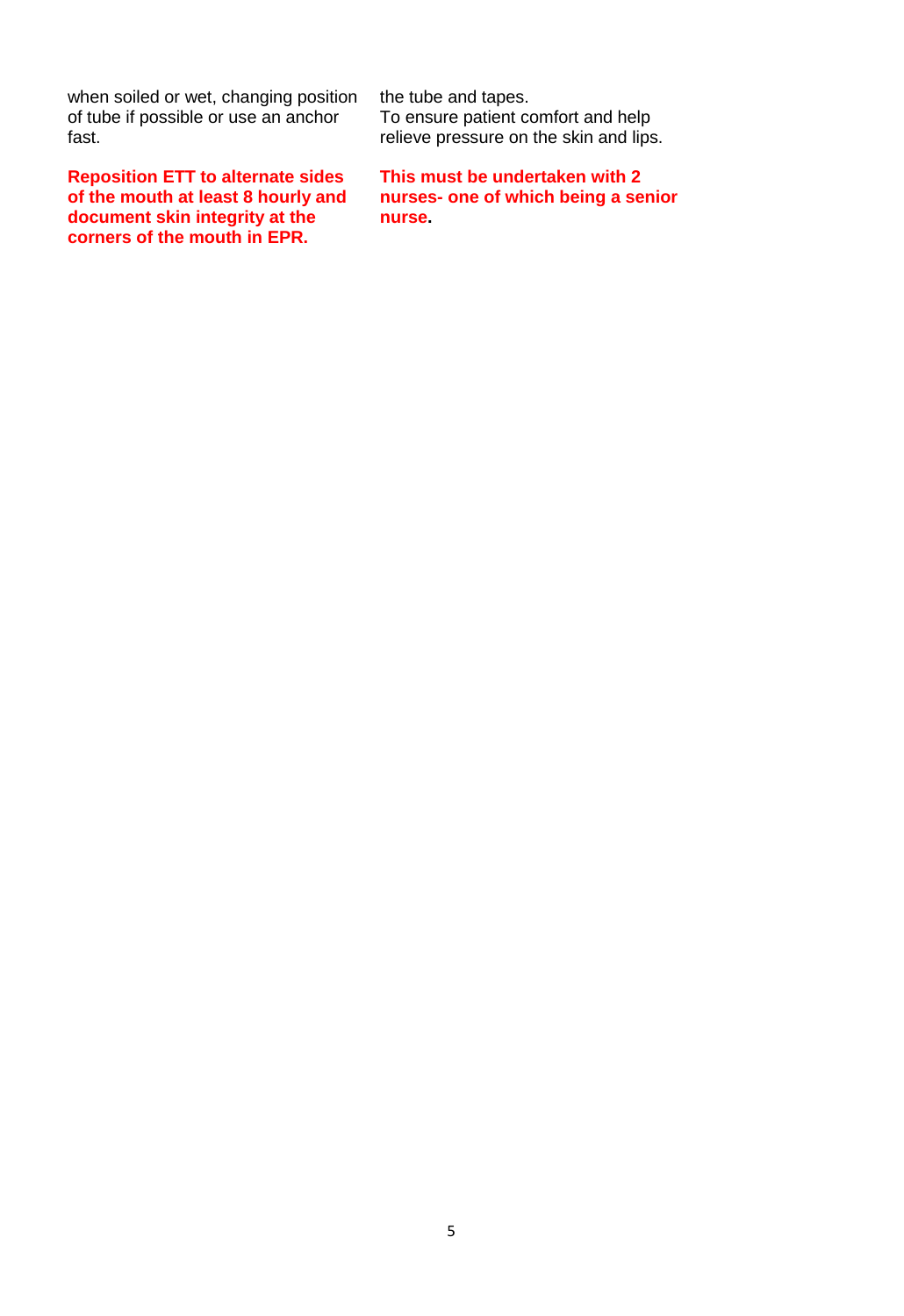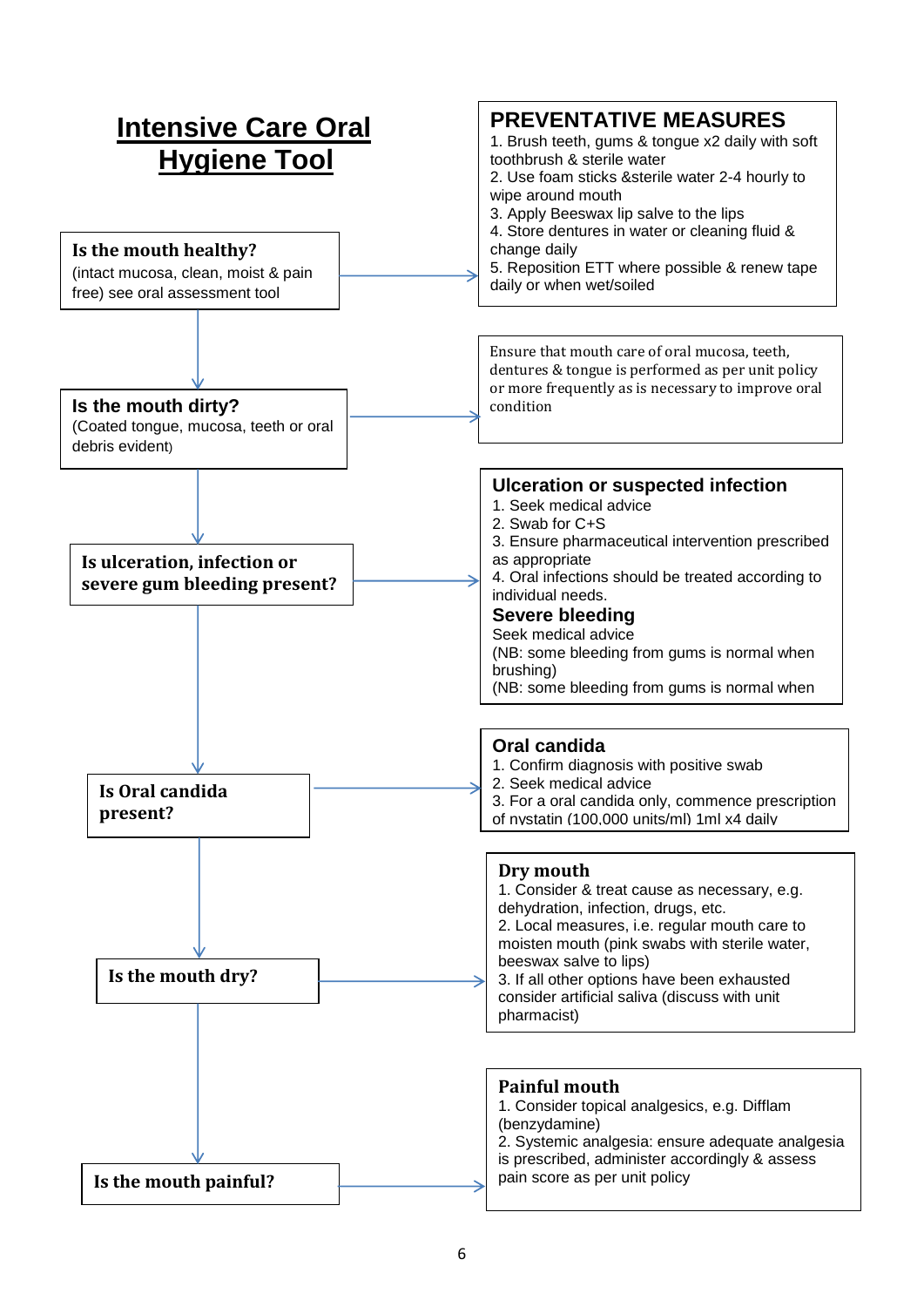## **References**

National Institute for health and Clinical Excellence /National Safety Patient Agency (2007) Teaching Patient safety solutions for ventilator – associated pneumonia.

Munro, C., M. Grap., Jr R, Elswick, .J. McKinney and C. Sessler (2006).Oral health status and development of ventilator – associated pneumonia., A descriptive study. Am J Crit care 15:453 - 460.

Hellyer et al. (2016) The Intensive Care Society recommended bundle of interventions for the prevention of ventilator associated pneumonia. Vol 17(3) 238-243, Journal of Intensive Care Medicine.

Berry et al. (2011) Consensus based clinical guideline for oral hygiene in the critically ill. Vol 27, (180- 185) Intensive and Critical Care Nursing.

ICS –Intensive Care Society. (2014) Standards for the care of adult patients with a temporary Tracheostomy; Standards and Guidelines.

Easo, J (2017) Procedure For Oral Hygiene in ICU/HDU, Harrogate and District Hospital.